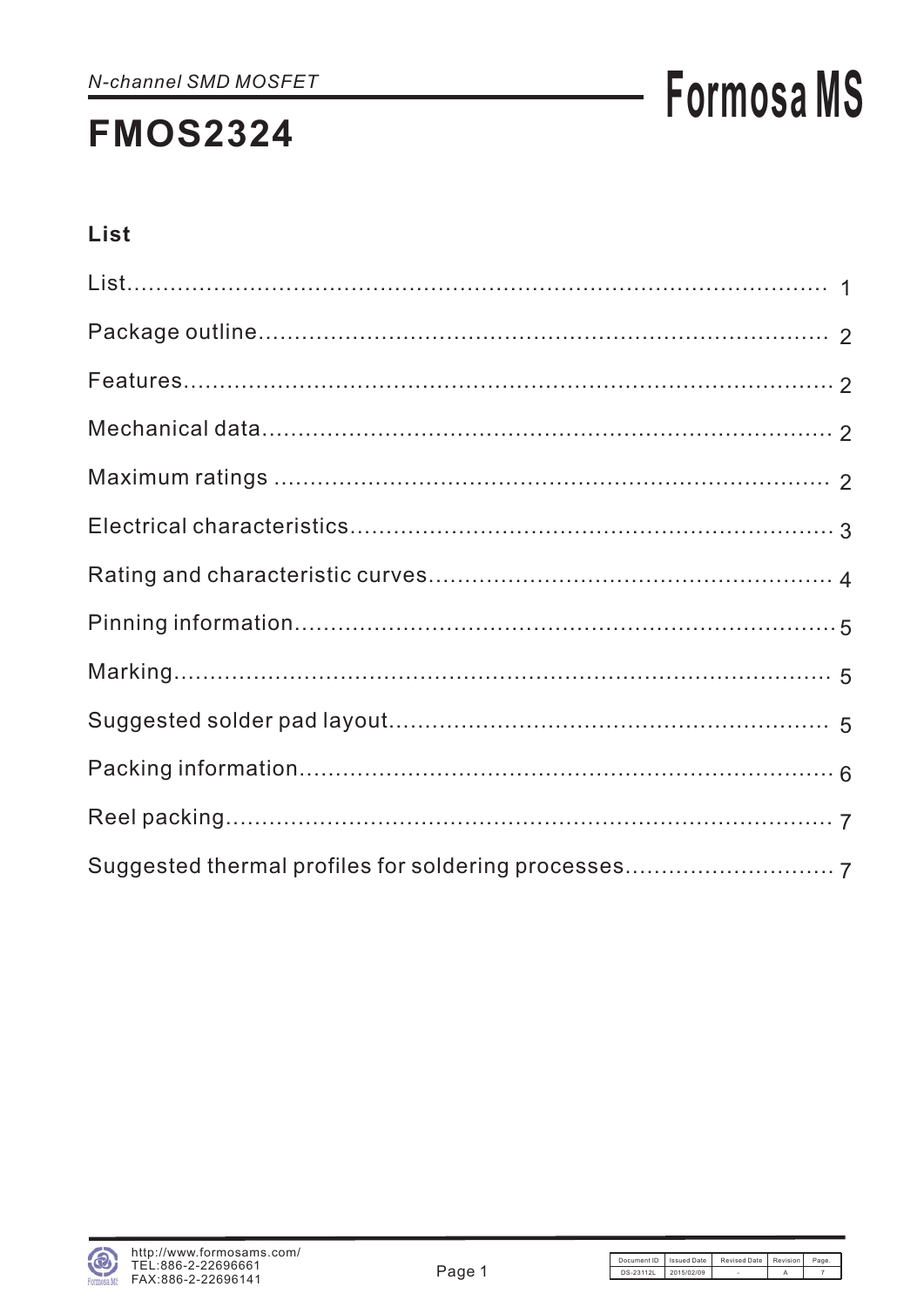# **Formosa MS**

#### **100V N-Channel Enhancement Mode Power MOSFET**

#### **Features**

- TrenchFET Power MOSFET
- Low RDS(ON)
- Surface mount package
- Load Switch
- DC/DC Converter
- LED Backlighting in LCD TVs
- Lead-free parts for green partner, exceeds environmental standards of MIL-STD-19500 /228
- Suffix "-H" indicates Halogen-free part, ex.FMOS2324-H.

#### **Package outline**



#### **Mechanical data**

- Epoxy:UL94-V0 rated flame retardant •
- Case : Molded plastic, SOT-23
- Terminals : Solder plated, solderable per MIL-STD-750, Method 2026
- Mounting Position: Any
- Weight : Approximated 0.008 gram

#### Maximum ratings (AT T<sub>A</sub>=25°C unless otherwise noted)

| <b>PARAMETER</b>                       | Symbol <sup>1</sup>                  | MIN.  | TYP. | <b>MAX</b> | UNIT                    |
|----------------------------------------|--------------------------------------|-------|------|------------|-------------------------|
| Drain-source voltage                   | <b>V<sub>DS</sub></b>                |       |      | 100        | $\vee$                  |
| Continuous drain current               | ID                                   |       |      | 2.0        |                         |
| Pulsed drain current (note 1)          | <b>IDM</b>                           |       |      | 8.0        | $\overline{\mathsf{A}}$ |
| Gate-source voltage                    | <b>VGS</b>                           |       |      | ±20        |                         |
| Power dissipation                      | P <sub>D</sub>                       |       |      | 0.35       | W                       |
| Thermal resistance junction to ambient | Reja                                 |       | 357  |            | °C/W                    |
| Operation junction temperature range   | ΤJ                                   | $-55$ |      | $+150$     | $^{\circ}C$             |
| Storage temperature range              | <b>T</b> <sub>S</sub> T <sub>G</sub> | -55   |      | $+150$     | $^{\circ}C$             |

Notes :

1. Repetitive rating: Pulse width limited by junction temperature.

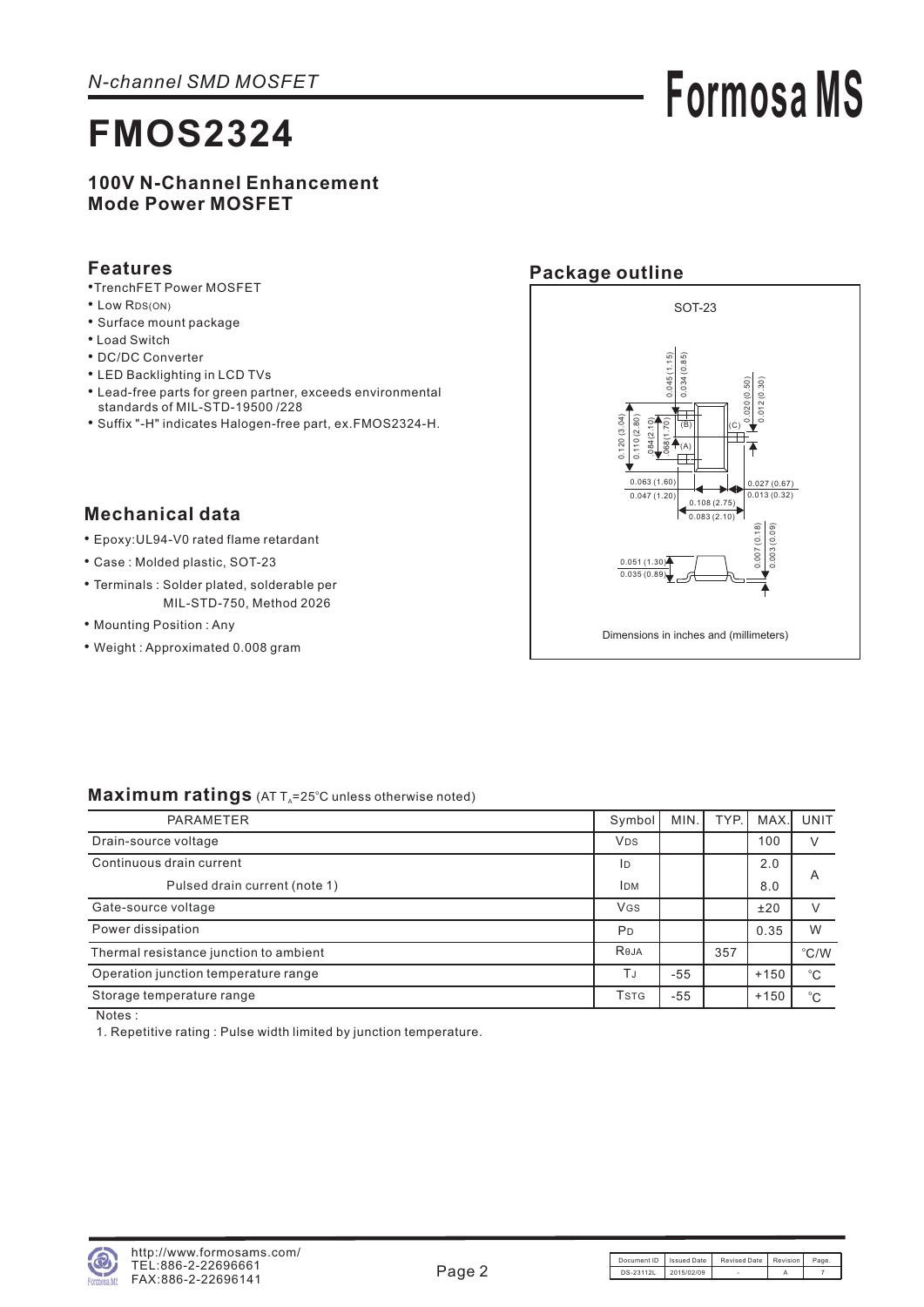# **Formosa MS**

## **FMOS2324**

#### Electrical characteristics (At T<sub>A</sub>=25°C unless otherwise noted)

| <b>PARAMETER</b>                          | <b>CONDITIONS</b>                                                                 | Symbol                | MIN. | TYP. | MAX.              | <b>UNIT</b> |  |  |
|-------------------------------------------|-----------------------------------------------------------------------------------|-----------------------|------|------|-------------------|-------------|--|--|
| <b>STATIC CHARACTERISTICS</b>             |                                                                                   |                       |      |      |                   |             |  |  |
| Drain-source breakdown voltage            | $V$ GS = 0V, ID = 250µA                                                           | V(BR)DSS              | 100  |      |                   | V           |  |  |
| Zero gate voltage drain current           | $VDS = 100V$ . $VGS = 0V$                                                         | <b>IDSS</b>           |      |      | 1.0               | μA          |  |  |
| Gate-body leakage current                 | $V$ GS = $\pm$ 20V. V <sub>DS</sub> = 0V                                          | <b>IGSS</b>           |      |      | ±100              | nA          |  |  |
| Gate threshold voltage (note 1)           | $VDS = VGS$ , $ID = 250\mu A$                                                     | VGS(th)               | 1.2  |      | 2.8               | $\vee$      |  |  |
| Drain-source on-resistance (note 1)       | $V$ GS = 10V, ID = 1.5A<br>$V$ GS = 6.0V, ID = 1A<br>$V$ GS = 4.5 $V$ , ID = 0.5A | RDS(on)               |      |      | 234<br>267<br>278 | $m\Omega$   |  |  |
| Forward tranconductance (note 1)          | $V_{DS} = 20V$ , Ip = 1.5A                                                        | <b>gFS</b>            |      | 2.0  |                   | sec         |  |  |
| Diode forward voltage (note 1)            | $Is=1.3A, VGS = 0V$                                                               | <b>V<sub>SD</sub></b> |      |      | 1.2               | $\vee$      |  |  |
| <b>DYNAMIC CHARACTERISTICS (note 2)</b>   |                                                                                   |                       |      |      |                   |             |  |  |
| Intput capacitance                        |                                                                                   | Ciss                  |      | 190  |                   |             |  |  |
| Output capacitance                        | $VDS = 50V$ , $VGS = 0V$ , $f = 1MHz$                                             | $\mathsf{Coss}$       |      | 22   |                   | pF          |  |  |
| Reverse transfer capacitance              |                                                                                   | $C$ <sub>rss</sub>    |      | 13   |                   |             |  |  |
| <b>Gate Resistance</b>                    | $f = 1$ MHz                                                                       | R <sub>q</sub>        | 0.3  |      | 2.8               | Ω           |  |  |
| <b>SWITCHING CHARACTERISTICS (note 2)</b> |                                                                                   |                       |      |      |                   |             |  |  |
| <b>Total Gate Charge</b>                  |                                                                                   | Q <sub>q</sub>        |      |      | 5.8               |             |  |  |
| Gate-Source Charge                        | $V_{DS} = 50V$ , $V_{GS} = 4.5V$ , $I_D = 1.6A$                                   | Q <sub>gs</sub>       |      | 0.75 |                   | nC          |  |  |
| Gate-Drain Charge                         |                                                                                   | Qqd                   |      | 1.4  |                   |             |  |  |
| Turn-on delay time                        |                                                                                   | $td($ on)             |      |      | 45                |             |  |  |
| Turn-on rise time                         | VDD=50V, VGEN=4.5V,                                                               | tr                    |      |      | 39                | ns          |  |  |
| Turn-off delay time                       | $RL = 39\Omega$ , $RG = 1\Omega$ , $I_D = 1.3A$                                   | $td($ off $)$         |      |      | 26                |             |  |  |
| Turn-off fall time                        |                                                                                   | tf                    |      |      | 20                |             |  |  |

Notes :

1. Pulse Test : Pulse Width≤300μs, Duty Cycle≤0.5%.

2. Guaranteed by design, not subject to producting.

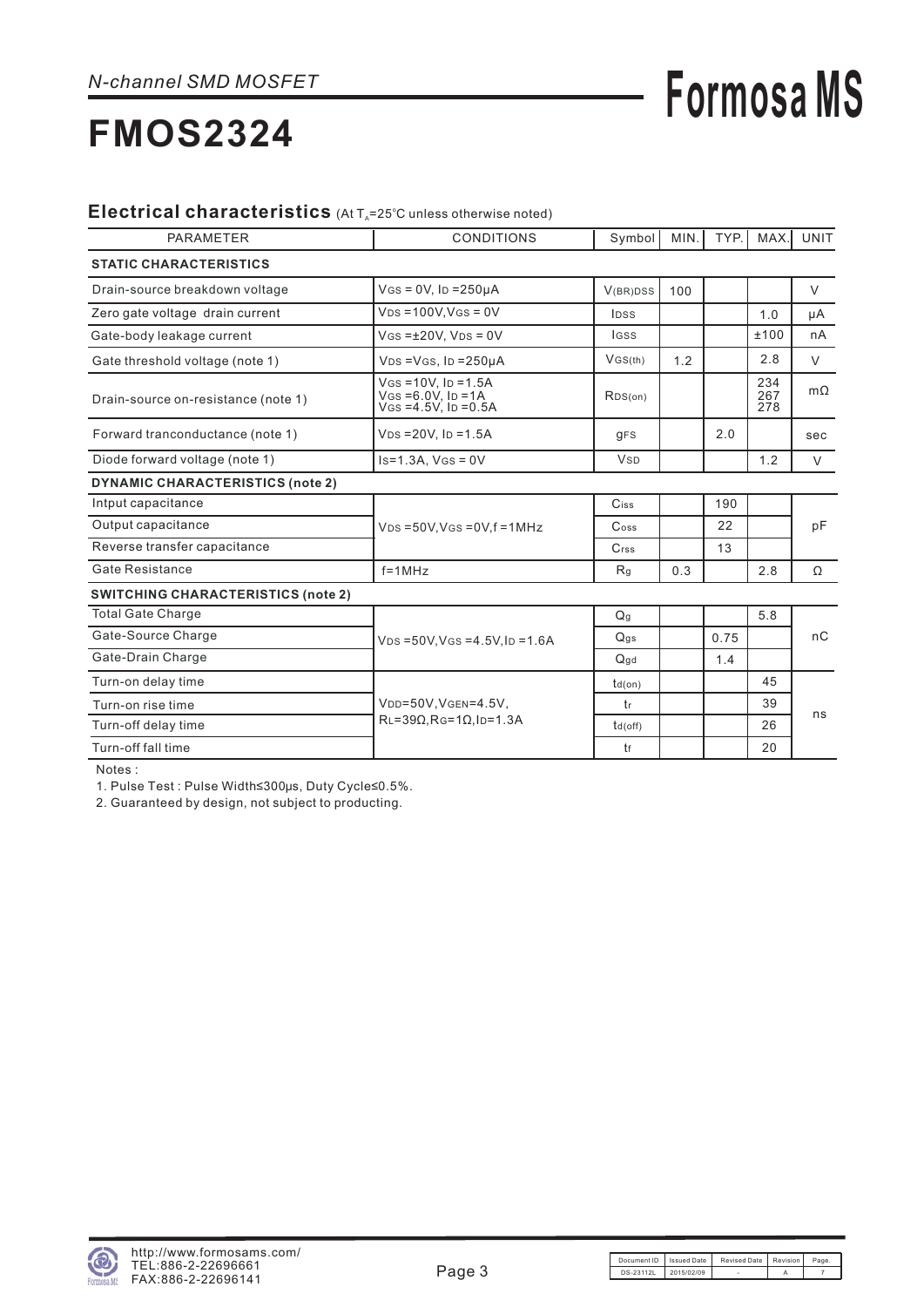

http://www.formosams.com/ TEL:886-2-22696661 FAX:886-2-22696141

Document ID | Issued Date | Revised Date | Revision | Page DS-23112L 2015/02/09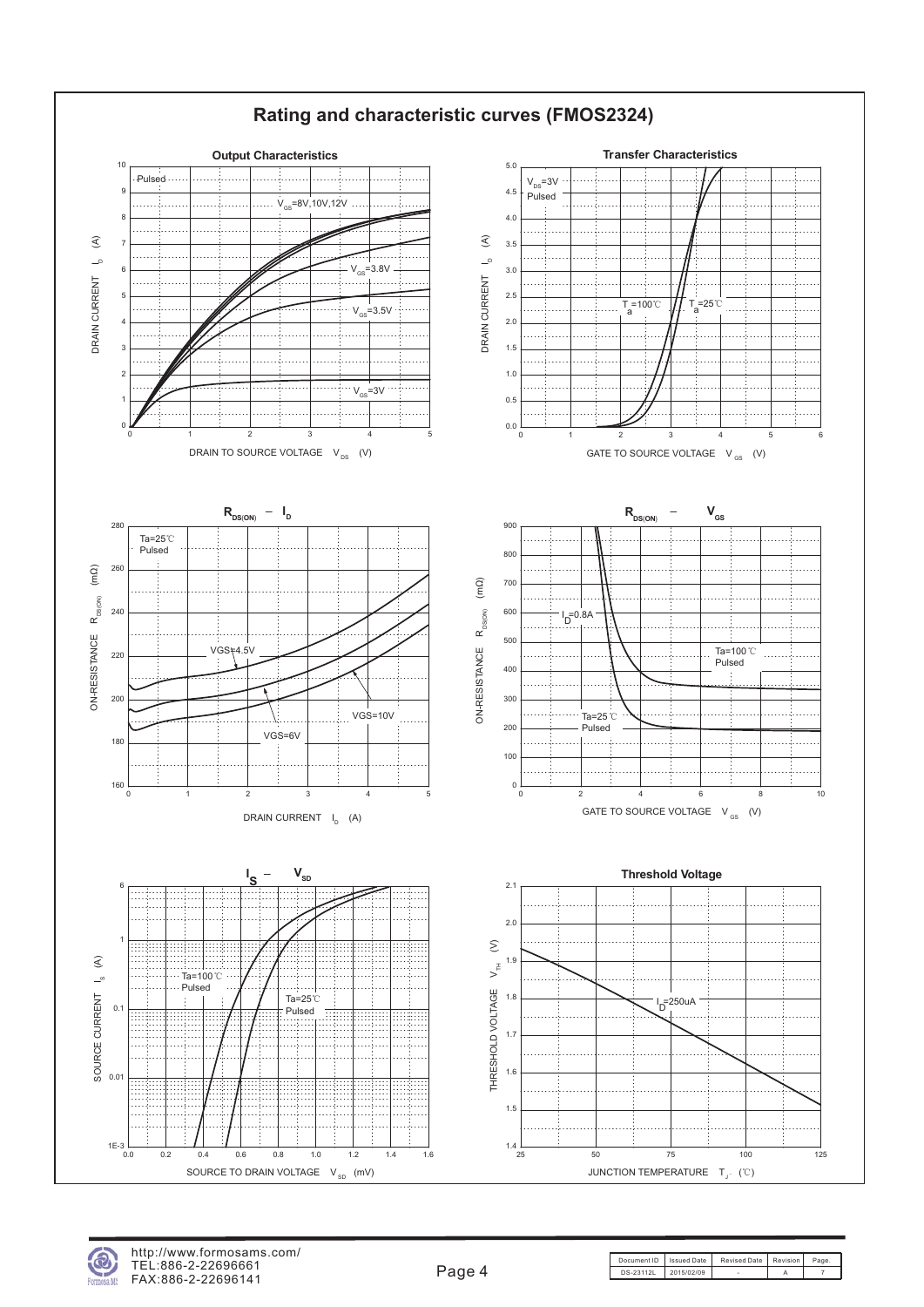### **Pinning information**



#### **Marking**

| Type number     | Marking code |
|-----------------|--------------|
| <b>FMOS2324</b> | S24          |

### **Suggested solder pad layout**

**SOT-23**



Dimensions in inches and (millimeters)

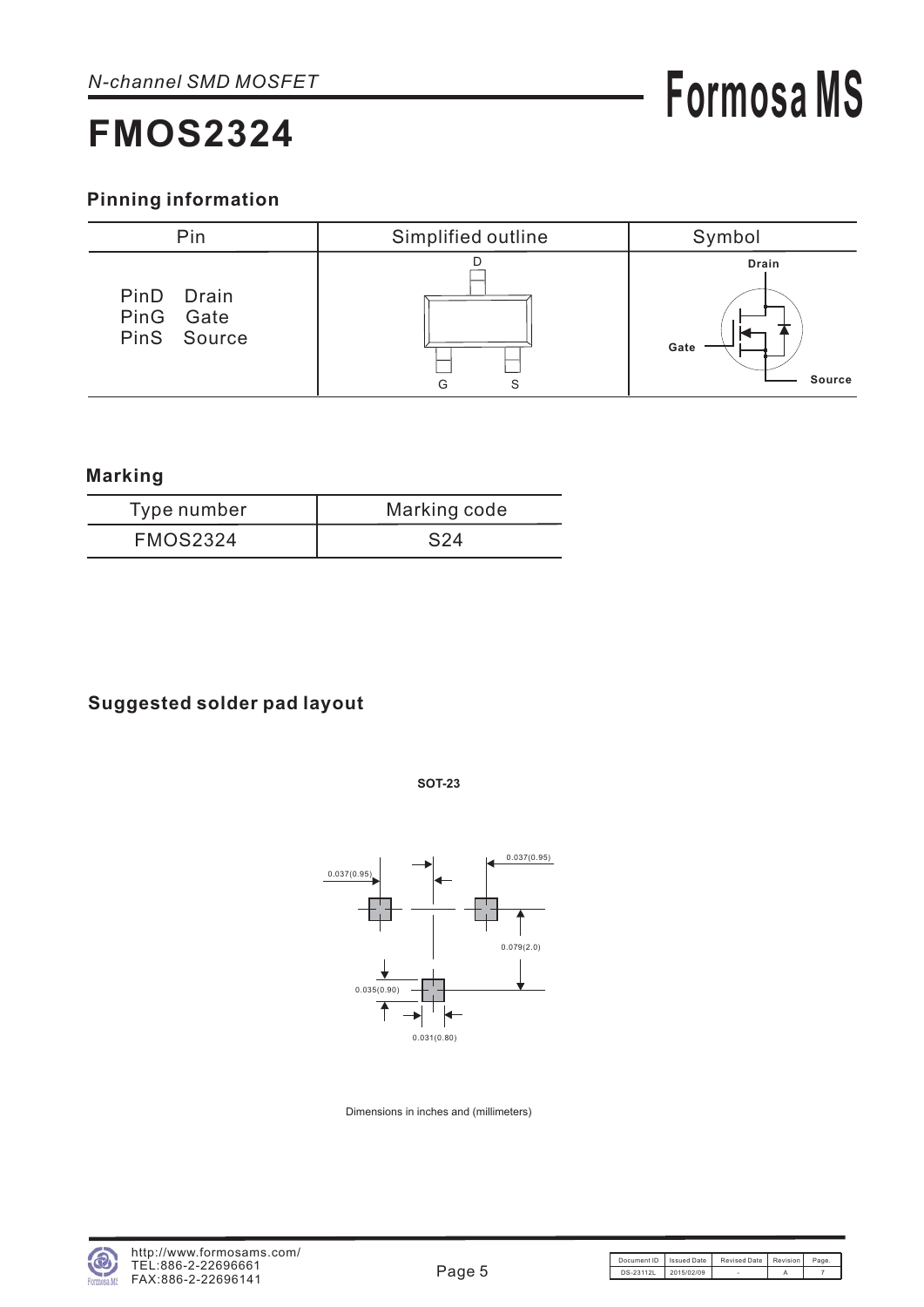# **Formosa MS**

**FMOS2324**

### **Packing information**





D

|                           |                |           | unit:mm       |
|---------------------------|----------------|-----------|---------------|
| Item                      | Symbol         | Tolerance | <b>SOT-23</b> |
| Carrier width             | A              | 0.1       | 3.15          |
| Carrier length            | B              | 0.1       | 2.77          |
| Carrier depth             | C              | 0.1       | 1.22          |
| Sprocket hole             | d              | 0.1       | 1.50          |
| 13" Reel outside diameter | D              | 2.0       |               |
| 13" Reel inner diameter   | D <sub>1</sub> | min       | -             |
| 7" Reel outside diameter  | D              | 2.0       | 178.00        |
| 7" Reel inner diameter    | D <sub>1</sub> | min       | 55.00         |
| Feed hole diameter        | D <sub>2</sub> | 0.5       | 13.00         |
| Sprocket hole position    | E              | 0.1       | 1.75          |
| Punch hole position       | F              | 0.1       | 3.50          |
| Punch hole pitch          | P              | 0.1       | 4.00          |
| Sprocket hole pitch       | P <sub>0</sub> | 0.1       | 4.00          |
| Embossment center         | P <sub>1</sub> | 0.1       | 2.00          |
| Overall tape thickness    | T              | 0.1       | 0.23          |
| Tape width                | W              | 0.3       | 8.00          |
| Reel width                | W <sub>1</sub> | 1.0       | 12.0          |

Note:Devices are packed in accor dance with EIA standar RS-481-A and specifications listed above.